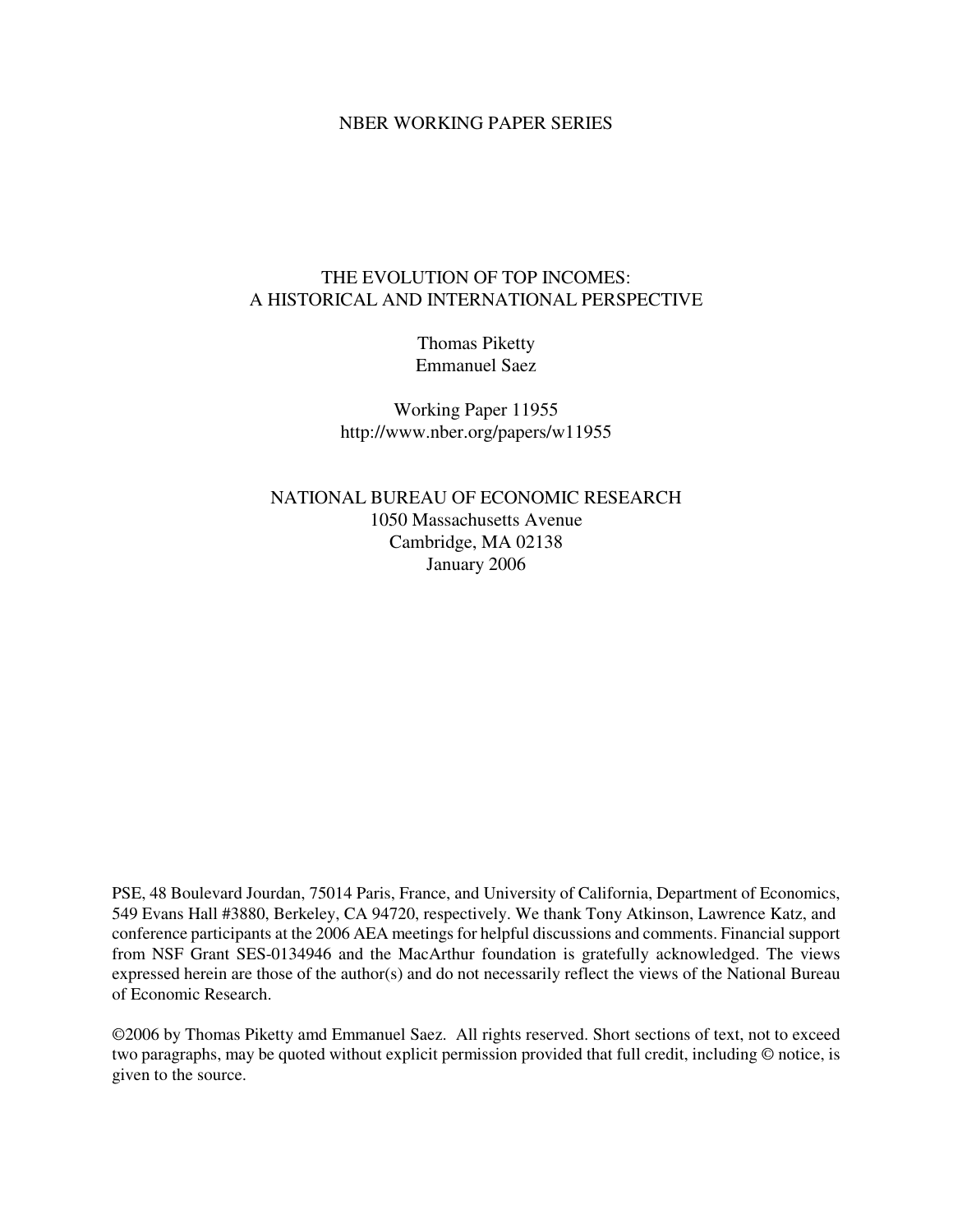The Evolution of Top Incomes: A Historical and International Perspective Thomas Piketty amd Emmanuel Saez NBER Working Paper No. 11955 January 2006 JEL No. D3, J3

# **ABSTRACT**

This paper summarizes the main findings of the recent studies that have constructed top income and wealth shares series over the century for a number of countries using tax statistics. Most countries experience a dramatic drop in top income shares in the first part of the century due to a precipitous drop in large wealth holdings during the wars and depression shocks. Top income shares do not recover in the immediate post war decades. However, over the last 30 years, top income shares have increased substantially in English speaking countries but not at all in continental Europe countries or Japan. This increase is due to an unprecedented surge in top wage incomes starting in the 1970s and accelerating in the 1990s. As a result, top wage earners have replaced capital income earners at the top of the income distribution in English speaking countries. We discuss the proposed explanations and the main questions that remain open.

Thomas Piketty **PSE** 48 Boulevard Jourdan 75014 Paris France piketty@ens.fr

Emmanuel Saez Department of Economics University of California, Berkeley 549 Evans Hall, #3880 Berkeley, CA 94720 and NBER saez@econ.berkeley.edu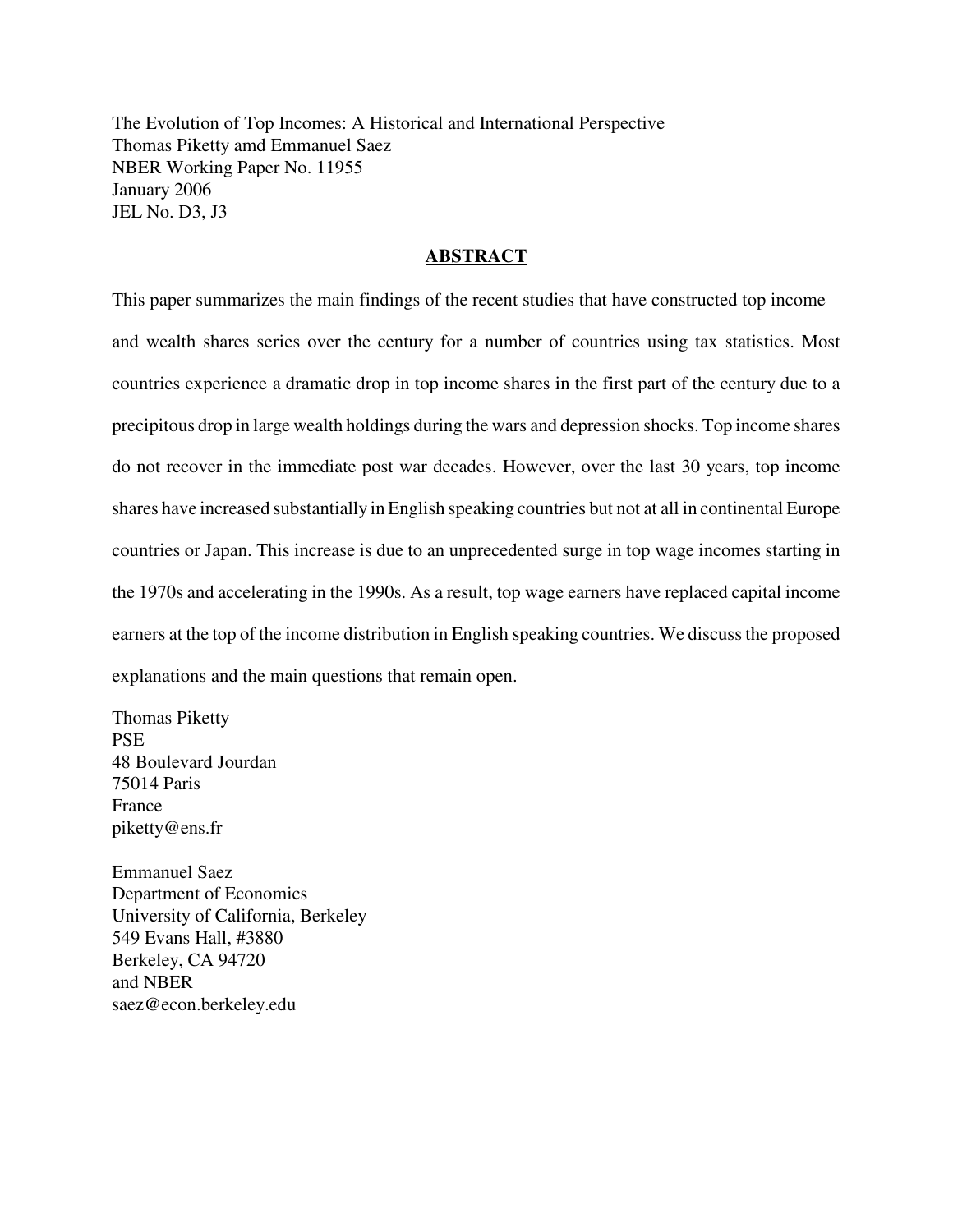This paper summarizes the main findings and perspectives emerging from a collective research project on the dynamics of income and wealth distribution. The primary objective of this project is to construct a high-quality, long run, international data base on income and wealth concentration using historical tax statistics. The resulting database now includes annual series covering most of the 20<sup>th</sup> century for a number of (mostly Western) countries.<sup>1</sup>

The main motivation for this project comes from a general dissatisfaction with existing income inequality databases. Existing international databases display little homogeneity over time or across countries), they cover only a few isolated years per country, generally restricted to the post-1970 or post-1980 period. They almost never offer any decomposition of income inequality into a labor income and a capital income component. Economic mechanisms can be very different for the distribution of labor income (demand and supply of skills, labor market institutions, etc.) and the distribution of capital income (capital accumulation, credit constraints, inheritance law and taxation, etc.), so that it is difficult to test any of these mechanisms using existing data. The fact that existing data are not long run is also problematic, because structural changes in income and wealth distributions often span over several decades. In order to properly understand such changes, one needs to be able to put them into broader historical perspective.

Although our database also suffers from important limitations (in particular, our long-run series are generally confined to top income and wealth shares and contain little information about bottom segments of the distribution), they are fairly homogenous across countries, annual, long-run, and broken down by income source. Hence they offer a unique opportunity to better understand the dynamics of income and wealth distribution and the interplay between inequality and growth.

The rest of this paper is organized as follows. In section 1, we present the basic methodology used to construct the database. Section 2 presents the main descriptive findings. Section 3 discusses the main interpretations that have been put forward to account for the facts.

### **I. Constructing a New Data Base**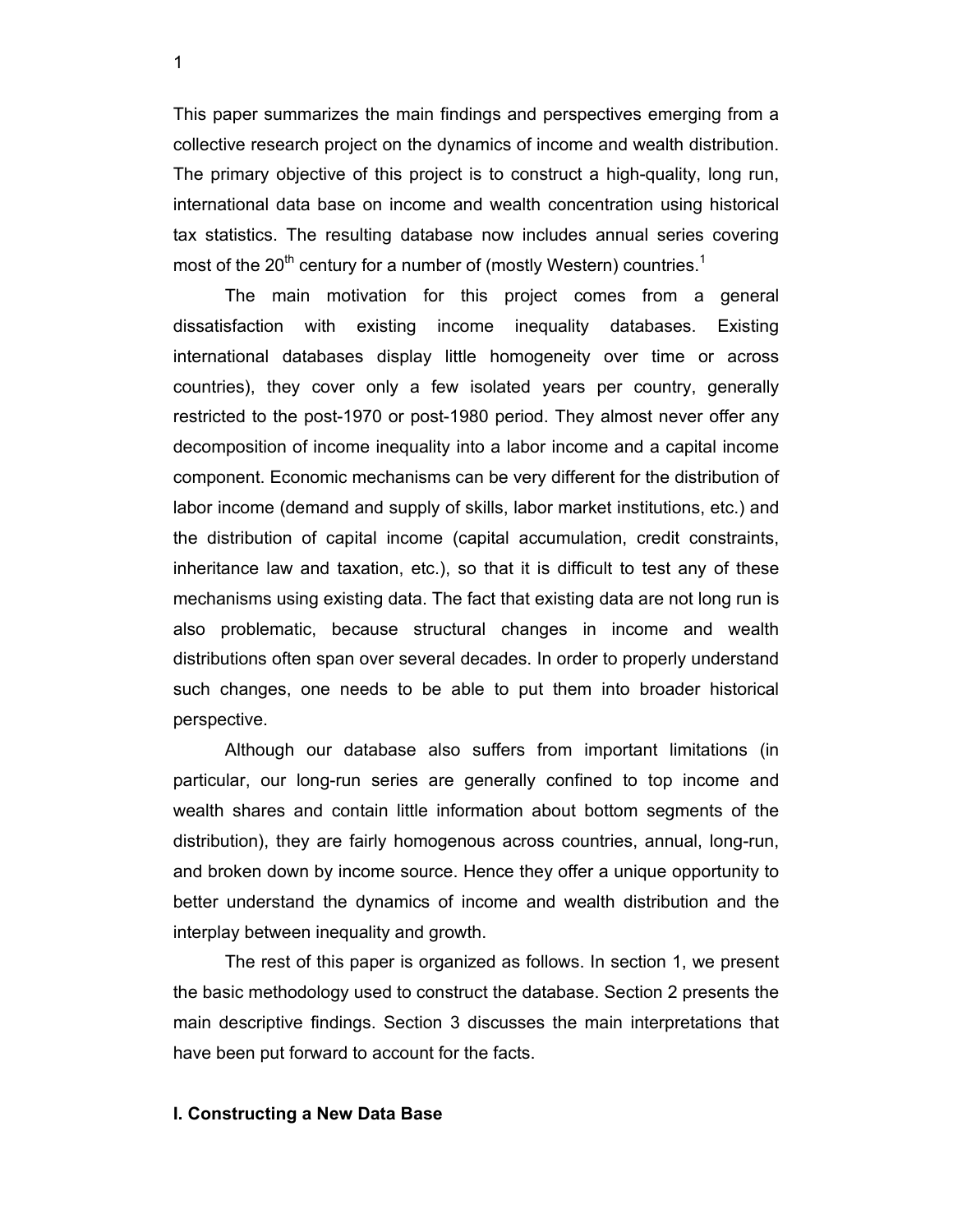Household income surveys virtually did not exist prior to 1950. The only data source that is consistently available on a long-run basis is tax data. Most Western countries published annual tax statistics since the beginning of income taxation, in general about a century ago. Those statistics generally report for a large number of income brackets the corresponding number of taxpayers, as well as their total income and tax liability. Those statistics usually provide the break down by income source: capital income, wage income, business income, etc. Using population census data, one can estimate the total number of tax units had everybody been required to file a tax return and hence determine the number of returns in top fractile groups such as the top 10%, top 1%, etc. One can then use standard Pareto interpolation techniques to compute thresholds and average incomes corresponding to each of those top groups. Top income shares series are obtained by dividing top income series by total personal income. This denominator can be computed using aggregate income sources (national accounts and their ancestors). $<sup>2</sup>$  The denominator is adjusted to represent as</sup> closely as possible total personal income reported on tax returns had everybody been required to file. There are two important limitations with such data.

First, prior to World War II, in most countries, the proportion of individuals subject to progressive income taxation rarely exceeded 10%, so that one can only compute top decile income share series (and above) over the entire period.

Second, the data are based on income reported for tax purposes. As a result, the data might not reflect real income because of tax evasion (fraudulent under-reporting or non reporting) or tax avoidance (using legal means to repackage reported incomes in order to reduce tax liability). The extent of tax evasion or tax avoidance is possibly related to the level of taxes, the enforcement of the tax law, and to the legal tax environment. Therefore, when using tax data to study top incomes, it is necessary to analyse the tax structure at the same time in order to tell apart real changes in income concentration from changes due to tax avoidance or evasion following a tax reform. This aspect is likely to be even more important in the case of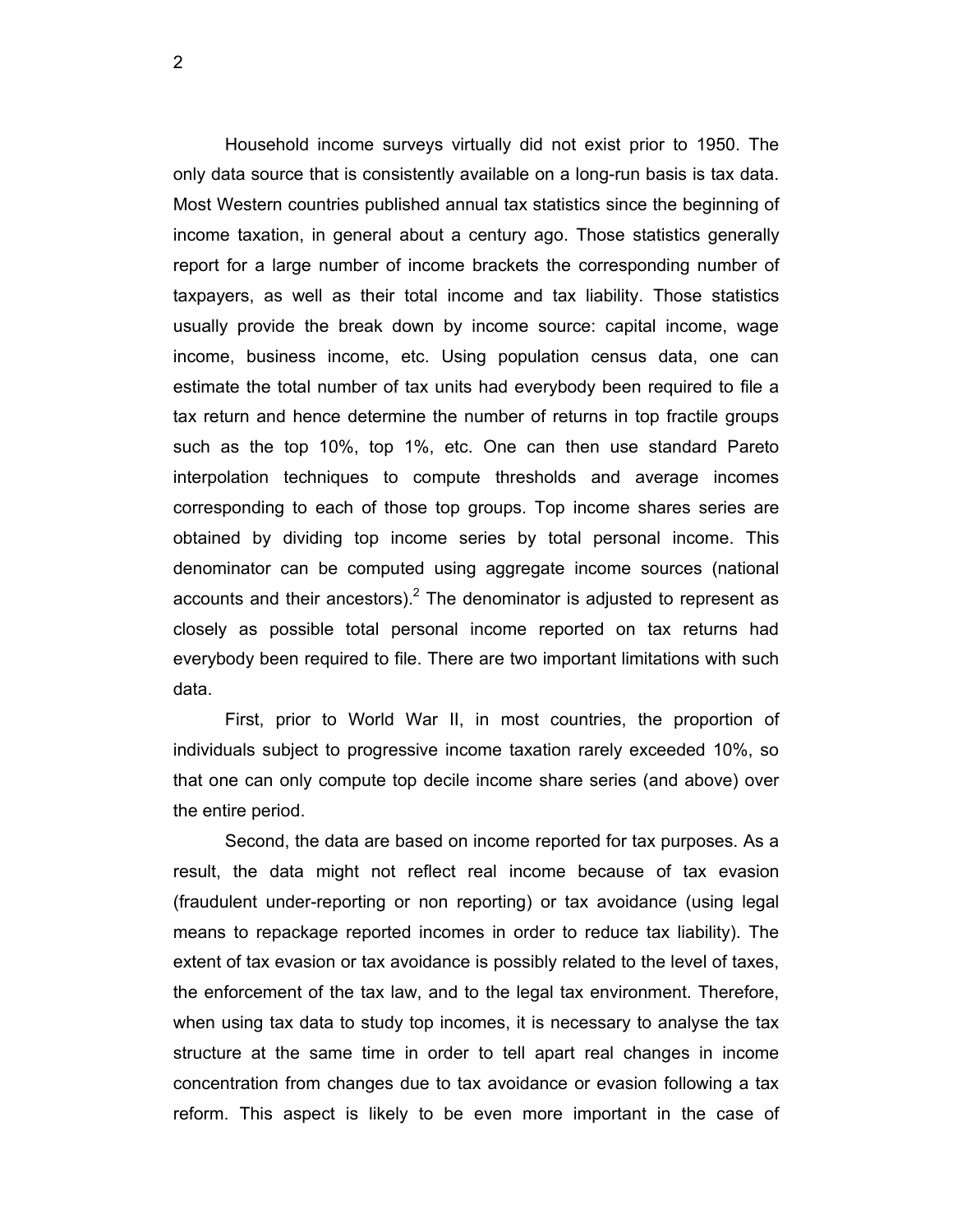developing countries where tax enforcement is weaker and tax avoidance and evasion is likely to be a key determinant of reported top incomes.

### **II. Top Income Shares results**

Figure 1, Panel A, presents the income share of the top decile from 1917 to 2002 in the United States. The overall pattern of the top decile share over the century is U-shaped. The share of the top decile fluctuates around 40-45% during the interwar period. It declines substantially to just above 30% in four years during World War II and stays flat at 31-32% until the 1970s. Such an abrupt decline cannot easily be reconciled with a Kuznets type process. After decades of stability in the post war period, the top decile share has increased dramatically over the last 25 years is now at a level close to the pre-war level.

Figure 1, Panel B decomposes the top decile into the top percentile (top 1%) and the next 4% (top 5-1%), and the bottom half of the top decile (top 10-5%). Interestingly, most of the fluctuations of the top decile are due to fluctuations within the top percentile. The drop in the next two groups during World War II is far less dramatic and they recover from the WWII shock relatively quickly. Finally, their shares do not increase much during in the recent decades. In contrast, the top percentile has gone through enormous fluctuations along the course of the  $20<sup>th</sup>$  century, from about 18% before WWI to only about 8% during the 1960s-1970s, and back to almost 17% by 2000. The top percentile share declined during WWI, recovered during the 1920s boom, and declined again during the great depression and WWII. This very specific timing, together with the fact that very high incomes account for a disproportionate share of the total decline in inequality, strongly suggests that the shocks incurred by capital owners during 1914 to 1945 (depression and wars) have played a key role. $3$ 

 Indeed, looking at very top incomes and their composition provides additional evidence on this. Figure 2 displays the share and composition of income from 1916 to 2000 for the top 0.01% group in the United States. Up to the 1970s, very top incomes were mostly composed of capital income (mostly dividend income) and to a smaller extent of business income, the wage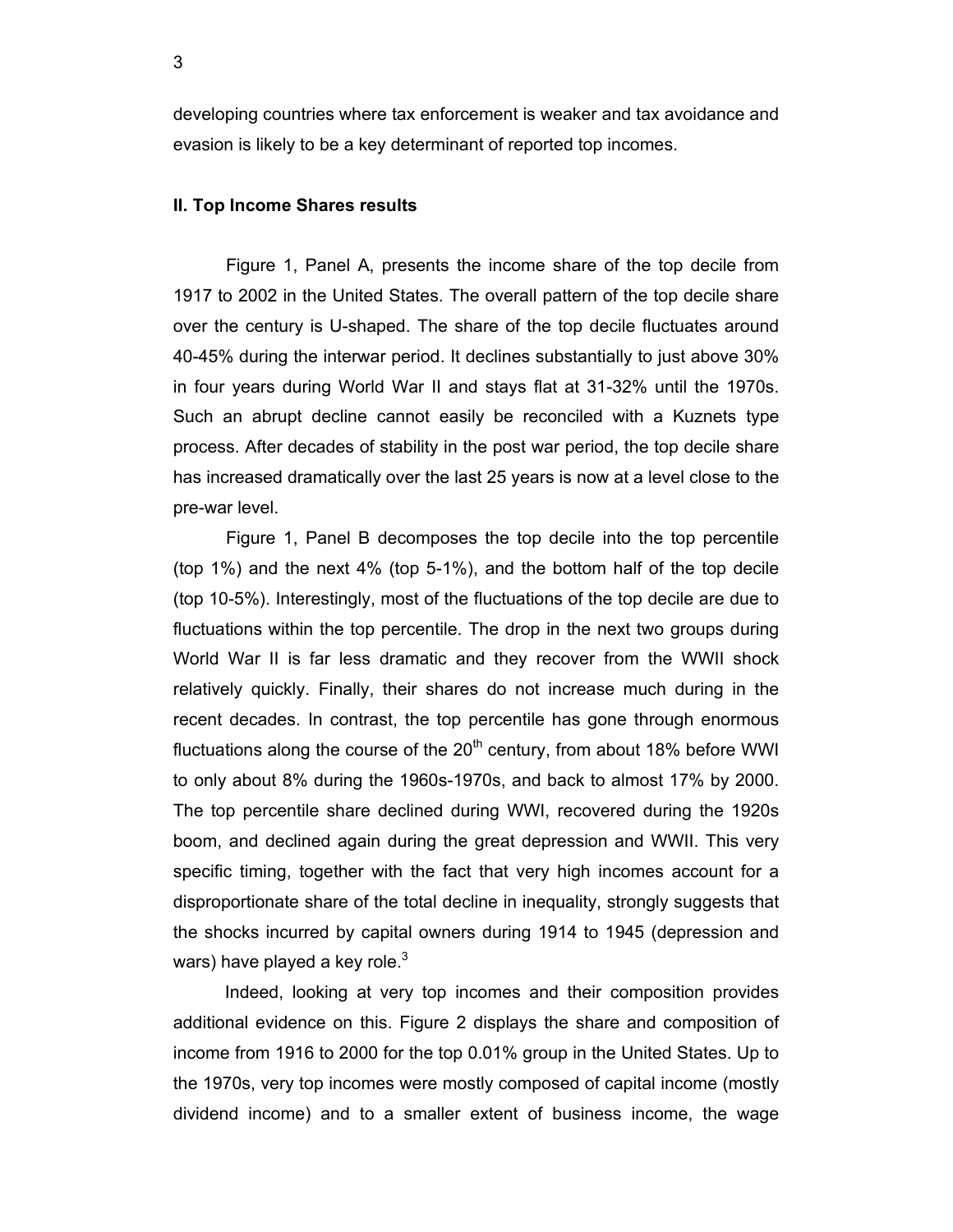income share being very modest. Figure 2 confirms that the large decline of top incomes observed during the 1914-1960 period is predominantly a capital income phenomenon.

Figure 2 shows that the income composition pattern at the very top has changed considerably between 1960 and 2000. Salary income has been driving up top incomes and has now become the main source of income at the very top. The dramatic evolution of the composition of top incomes seems robust. First, National Accounts data show that the share of capital income in aggregate personal income has been stable in the long-run. Therefore, the secular decline of top capital incomes is the consequence of a decreased concentration of capital income and not of a decline in the share of capital income in the economy as a whole. Second, estimates of wealth concentration constructed by Wojciech Kopczuk and Emmanuel Saez (2004) from estate tax returns for the 1916-2000 period in the United States show a precipitous decline in the first part of the century with only very modest increases in recent decades (see Figure 4, Panel B below). This evidence is consistent with the income share series, and shows that the dramatic recent increase in income concentration is a primarily a labor income phenomenon and this has not yet translated into a dramatic increase in wealth concentration.

 The dramatic decline in top income shares in the first part the 20th century took place in almost all countries that have been studied. Figure 3, Panel A, displays the top 0.1% income share in three English speaking countries (panel A): the United States, the United Kingdom, and Canada. Panel B displays the top 0.1% for France and Japan. All countries experience a sharp drop in the first part of the century. The timing and size of the decline varies across countries. For example, the decline in Japan is entirely concentrated in the immediate pre-war and the war years. $4$  As in the United States, income composition series for each of those countries shows that this decrease is primarily a capital income phenomenon due to the fall of top capital incomes.

Figure 3 shows a sharp contrast between English speaking countries and other countries in recent decades. The United States, Canada, and the United Kingdom display a substantial increase in the top 0.1% income share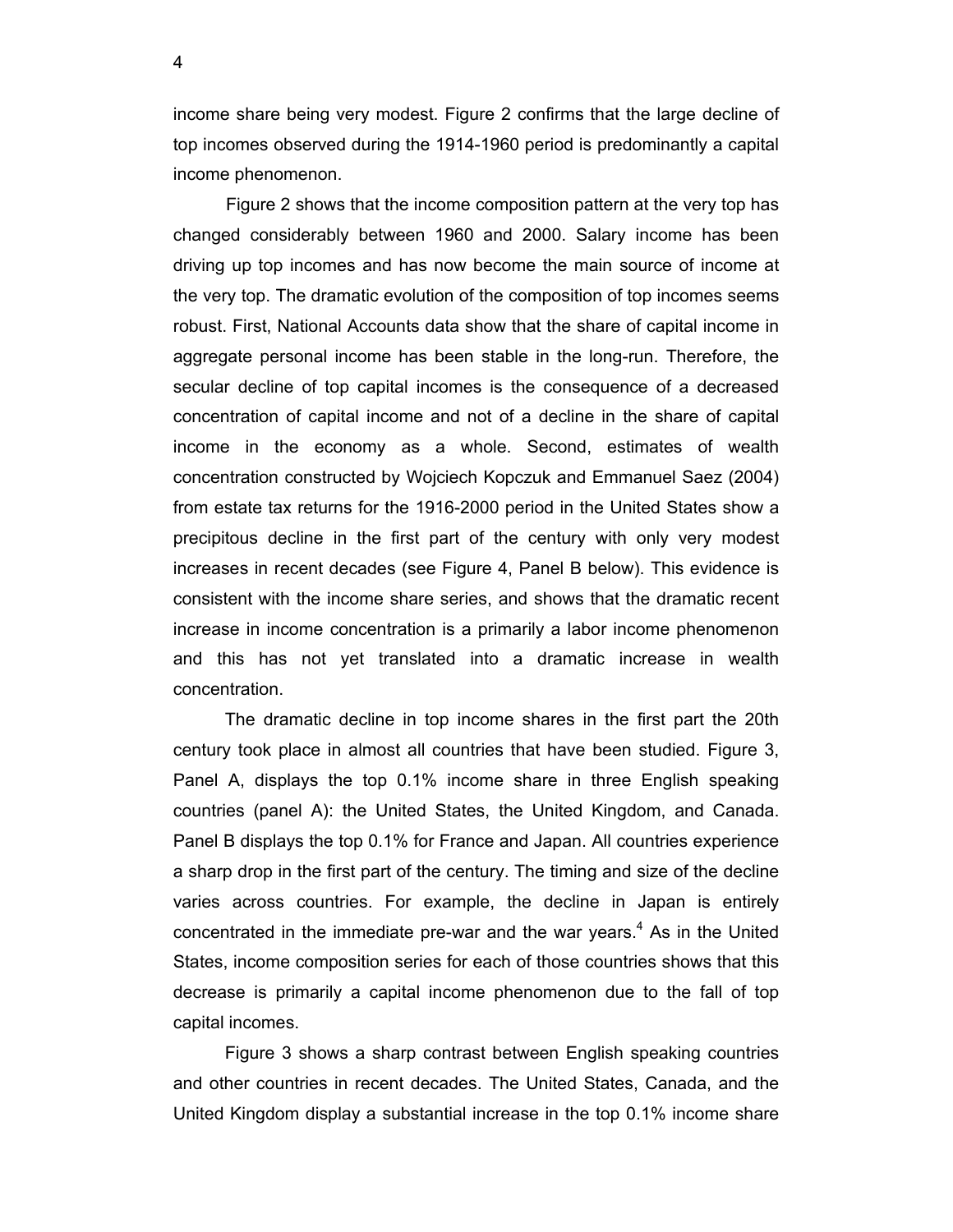over the last 25 years. This increase is largest in the United States, but the timing is remarkably similar across the three countries. In contrast, France and Japan do not experience any noticeable increase in the top 0.1% income share in recent decades. As a result, as of today, income concentration is much lower in those three countries than in the English speaking countries.

### **III. Explaining the results and future research**

The fact that the drop in income concentration in the first part of the  $20<sup>th</sup>$  century is primarily due to the fall in top capital incomes, and that the fall took place mostly during wartime and the Great Depression in most of those countries, suggests an obvious explanation. For the most part, income inequality dropped because capital owners incurred severe shocks to their capital holdings during the 1914-1945 period such as destructions, inflation, bankruptcies, and fiscal shocks for financing the wars. This interpretation is confirmed by available wealth and estate data for countries such as France, the United States, or Japan. Note that the idea that capital owners incurred large shocks during the 1914-1945 period and that this had a big impact on income distribution is certainly not new (Kuznets already metioned this factor). What is new is that there is not much else going on.

 The more challenging part that needs to be explained is the nonrecovery of top capital incomes during the post-1945 period. The proposed explanation is that the 1914-1945 capital shocks had a permanent impact because the introduction of progressive income and estate taxation (there was virtually no tax progressivity prior to 1914, and top rates increased enormously between 1914 and 1945) made it impossible for top capital holders to fully recover. Simple simulations suggest that the long-run impact of tax progressivity on wealth concentration is indeed large enough to explain the magnitude of the observed changes (see Thomas Piketty, 2003).

 Those explanations about the dynamics of capital income concentration could possibly be tested by looking at the case of countries which either did not experience large pre-1945 shocks and/or did not implement significant and sustained progressive income tax systems. Switzerland stayed out of the wars and never implemented very progressive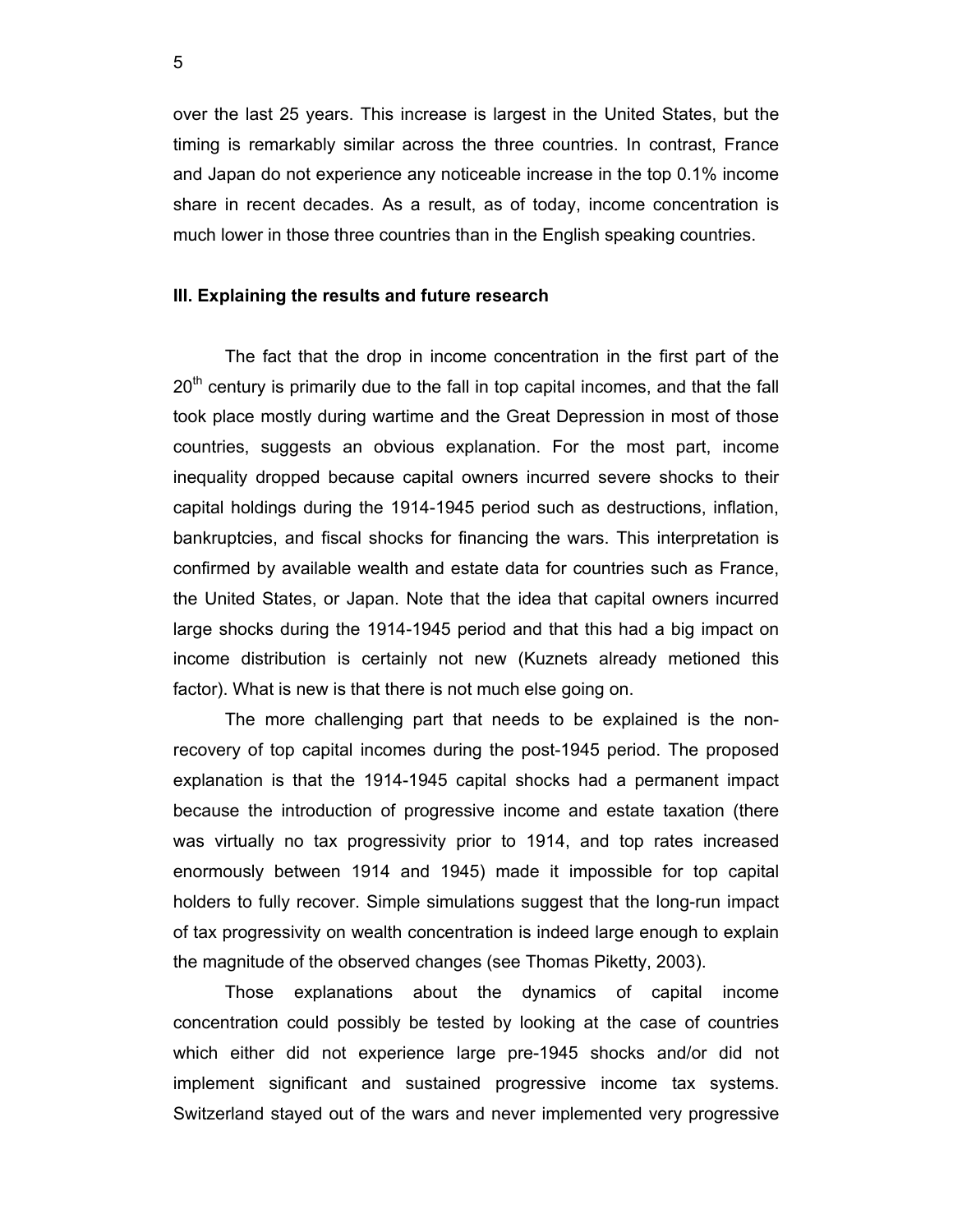wealth or income taxation. Fabien Dell, Thomas Piketty, and Emmanuel Saez (2006) estimate top income and wealth shares for Switzerland. As displayed on Figure 4, in contrast to other countries such as the United States, top wealth shares in Switzerland hardly declined from 1913 to the 1960s.

To make further progress, it would be interesting to consider (1) countries which avoided the war or depression shocks but developed progressive taxation, such as Ireland and Sweden (2) countries which experienced the shocks but did not develop progressive taxation. Unfortunately, no European country falls clearly into this latter category.<sup>3</sup> Brian Nolan (2006) shows that there was no significant drop in top income shares in Ireland during World War II and that top income shares were quite similar in the early 1920s and the late 1940s. However, top income shares did fall significantly in the post war decades when Ireland implemented progressive taxation with very high top rates. Those results suggest that the large war shocks may not be necessary to drive down top income shares and that the change in the tax structure might be the most important determinant of long-run income concentration. In future work, it should be possible to develop precise series of tax burdens by income fractiles and income sources for each country and use regression analysis in order to provide more convincing tests of those explanations. Other factors such as fertility, or the norms about estate division between heirs could also have significant impacts on the long-run wealth distribution.

During the post-1970 period, one does observe a major divergence between rich countries. While top income shares have remained fairly stable in Continental European countries or Japan over the past three decades, they have increased enormously in the United States and other English speaking countries (Figure 3). This rise of top income shares is not due to the revival of top capital incomes, but rather to the very large increases in top wages (especially top executive compensation). As a consequence, top executives (the "working rich") have replaced top capital owners (the "rentiers") at the top of the income hierarchy over the course of the  $20<sup>th</sup>$  century. Understanding why top wage have surged in English speaking countries in recent decades but not in continental Europe or Japan remains a controversial question, with three broad views. First, the free market view (e.g., Murphy and Zabojnik,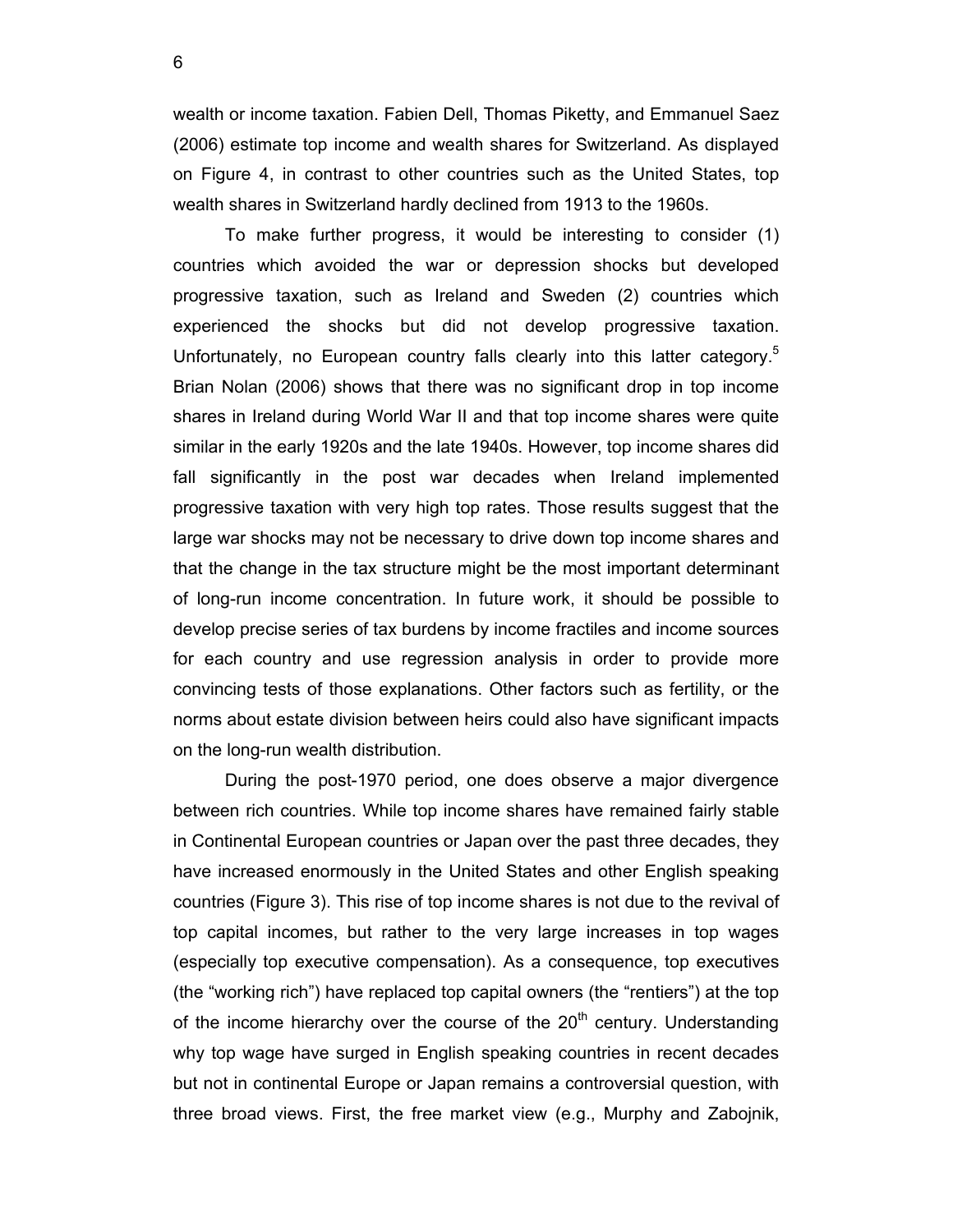2004) claims that technological progress has made managerial skills more general and less firm specific, hence increasing competition for the best executives from segregated within firm markets to a single economy wide market. While this view can possibly account for US trends, it cannot explain why executive pay has not changed in other countries such as Japan or France, which have gone through similar technological changes. A second view claims that impediments to free markets due to labor market regulations, unions, or social norms regarding pay inequality, can keep executive pay below market. Such impediments have been largely removed in the United States but still exist in Europe or Japan, explaining the trends. Under this view, the surge in executive compensation actually represents valuable efficiency gains. Finally, a third view claims that the surge in top compensation in the United States is due to an increased ability of executives to set their own pay and extract rents at the expense of shareholders perhaps for the same reasons as under the second view. However, in this case, there might not be any efficiency gains associated.

Finally, the relationship that one might want to test ultimately using our database is the impact of inequality on growth. Casual examination of the series constructed suggests that income concentration and growth are not systematically related. Many countries (such as France, the United States, or Japan) grew fastest in the post war decades when income concentration was at its lowest. So, one can safely conclude that the enormous decline in wealth concentration that took place between 1914 and 1945 did not prevent high growth from happening. However, it seems that in recent decades, growth and increases in inequality have been positively correlated: the United States and the United Kingdom have grown faster than continental Europe or Japan.<sup>6</sup> Although cross-country analysis will always suffer from severe identification problems, our hope is that the database we have constructed will renew the analysis of the interplay between inequality and growth.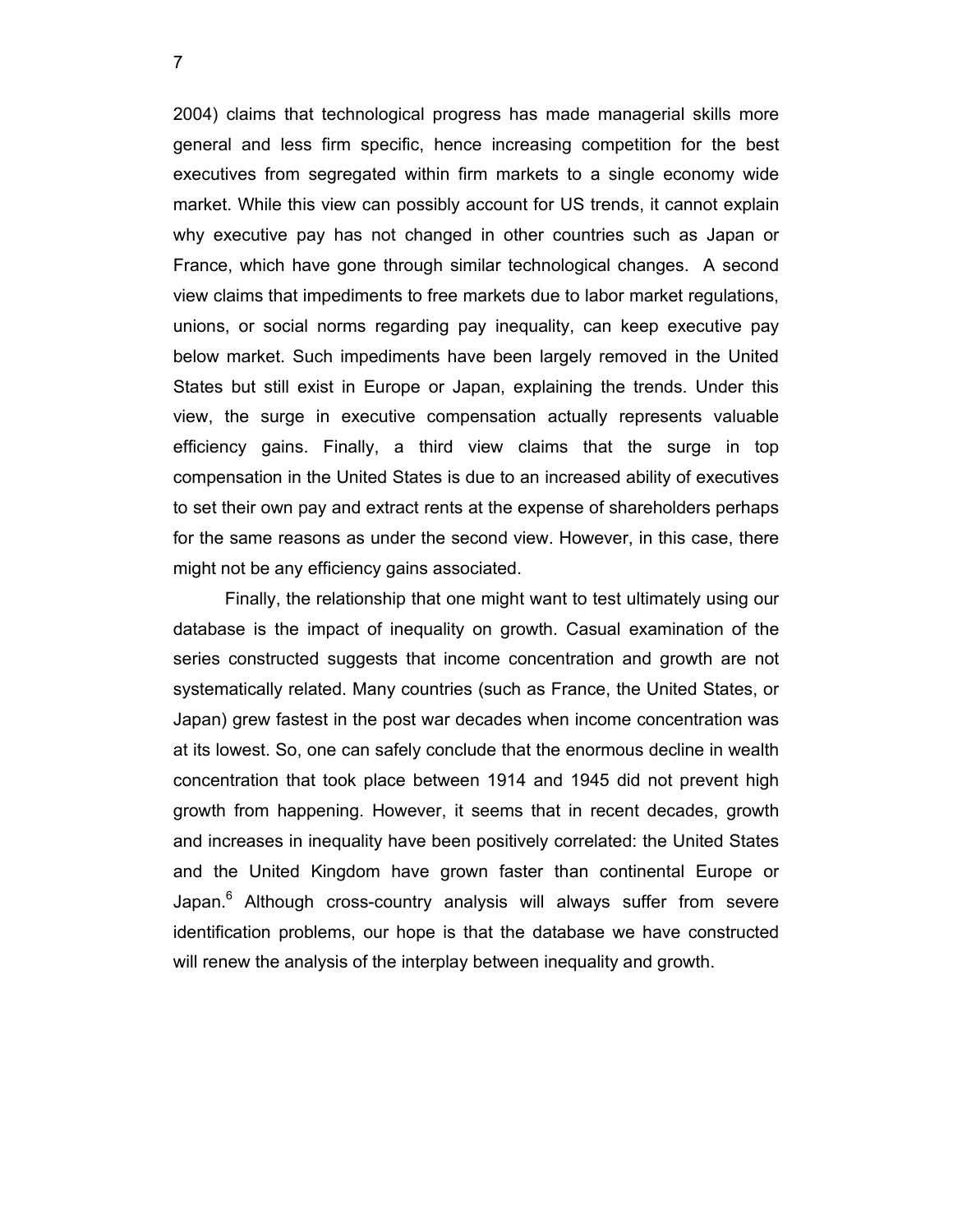## **REFERENCES**

**Atkinson, Anthony.** "Top Incomes in the United Kingdom over the Twentieth Century," in A. B. Atkinson and T. Piketty, eds., *Top Incomes over the Twentieth Century*, Oxford: Oxford University Press, 2006.

**Atkinson, Anthony and Piketty, Thomas.** *Top Incomes over the Twentieth Century*. Oxford: Oxford University Press, 2006.

**Dew-Becker, Ian and Gordon, Robert.** "Where Did the Productivity Growth Go? Inflation Dynamics and the Distribution of Income." NBER Working Paper, No. 11842, December 2005.

**Dell, Fabien.** "Top Incomes in Germany throughout the Twentieth Century: 1891–1998," in A. B. Atkinson and T. Piketty, eds., *Top Incomes over the Twentieth Century*, Oxford: Oxford University Press, 2006.

**Dell Fabien, Thomas Piketty, and Saez, Emmanuel.** "The Evolution of Income and Wealth Concentration in Switzerland over the 20th Century," in A. B. Atkinson and T. Piketty, eds., *Top Incomes over the Twentieth Century*, Oxford: Oxford University Press, 2006.

**Kopczuk, Wojciech and Saez, Emmanuel.** "Top Wealth Shares in the United States, 1916-2000: Evidence from Estate Tax Returns." *National Tax Journal*, June 2004, *57*(2), Part 2, pp. 445-487.

**Kuznets, Simon.** *Shares of Upper Income Groups in Income and Savings*. New York: National Bureau of Economic Research, 1953.

**Kuznets, Simon.** "Economic Growth and Economic Inequality", *American Economic Review*, March 1955, *45*(1), pp.1-28.

**Moriguchi, Chiaki and Saez, Emmanuel.** "The Evolution of Income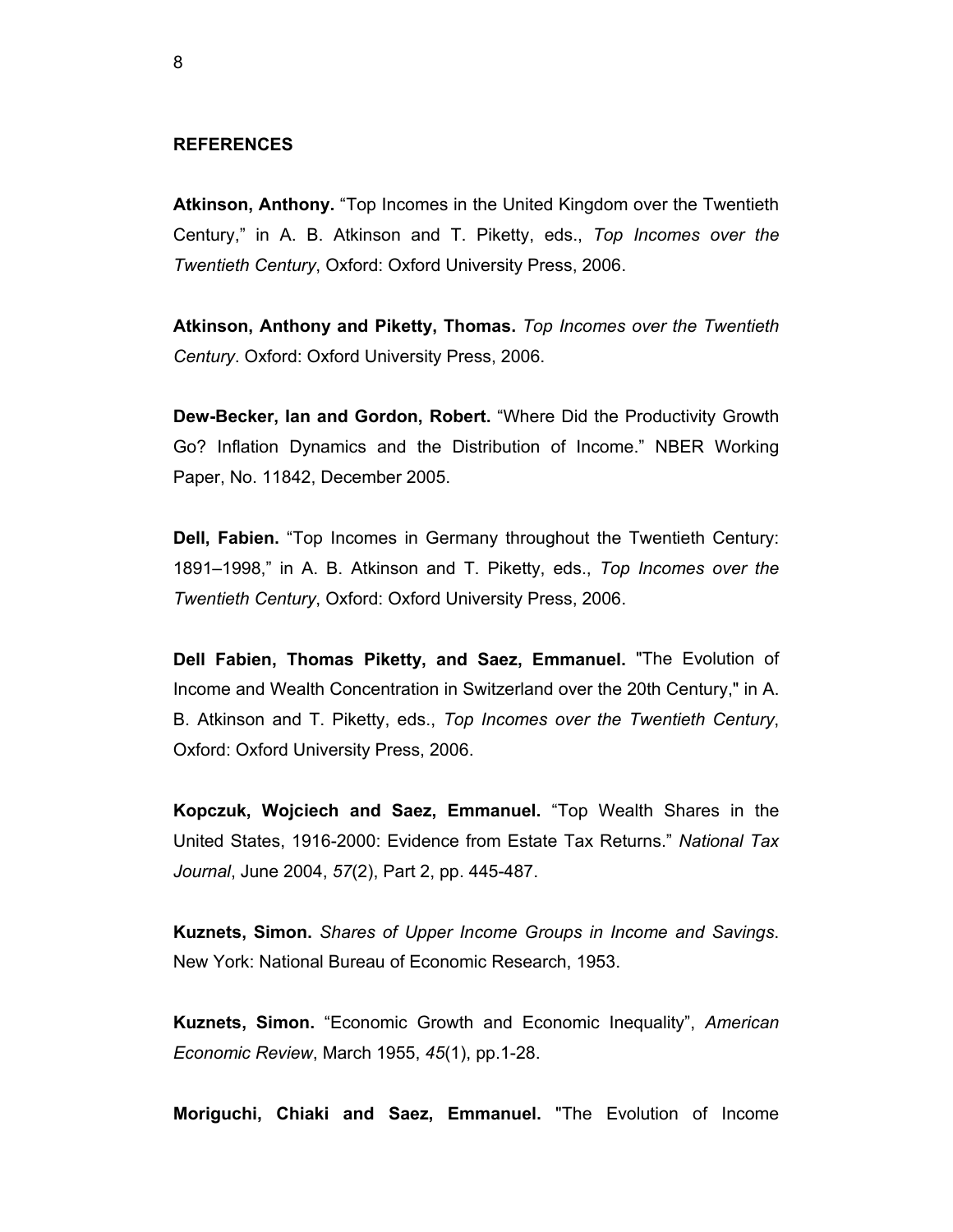Concentration in Japan, 1885-2002: Evidence from Income Tax Statistics." University of California at Berkeley, Working Paper, August 2005.

**Murphy, Kevin J. and Zábojník, Ján.** "CEO Pay and Turnover: A Market Based Explanation for Recent Trends." *American Economic Review*, May 2004 (Papers and Proceedings), *94*(2), pp. 192-196

**Nolan, Brian.** "Long-Term Trends in Top Income Shares in Ireland," in A. B. Atkinson and T. Piketty, eds., *Top Incomes over the Twentieth Century*, Oxford: Oxford University Press, 2006.

**Piketty, Thomas.** "Income inequality in France, 1901-1998." *Journal of Political Economy*, October 2003, *111*(5), pp. 1004-1042.

**Piketty, Thomas and Saez, Emmanuel.** "Income Inequality in the United States, 1913-1998." *Quarterly Journal of Economics*, February 2003, *118*(1), pp. 1-39.

**Saez, Emmanuel and Veall, Michael R.** "The Evolution of High Incomes in Northern America: Lessons from Canadian Evidence." *American Economic Review*, June 2005, *95*(3), pp. 831-849.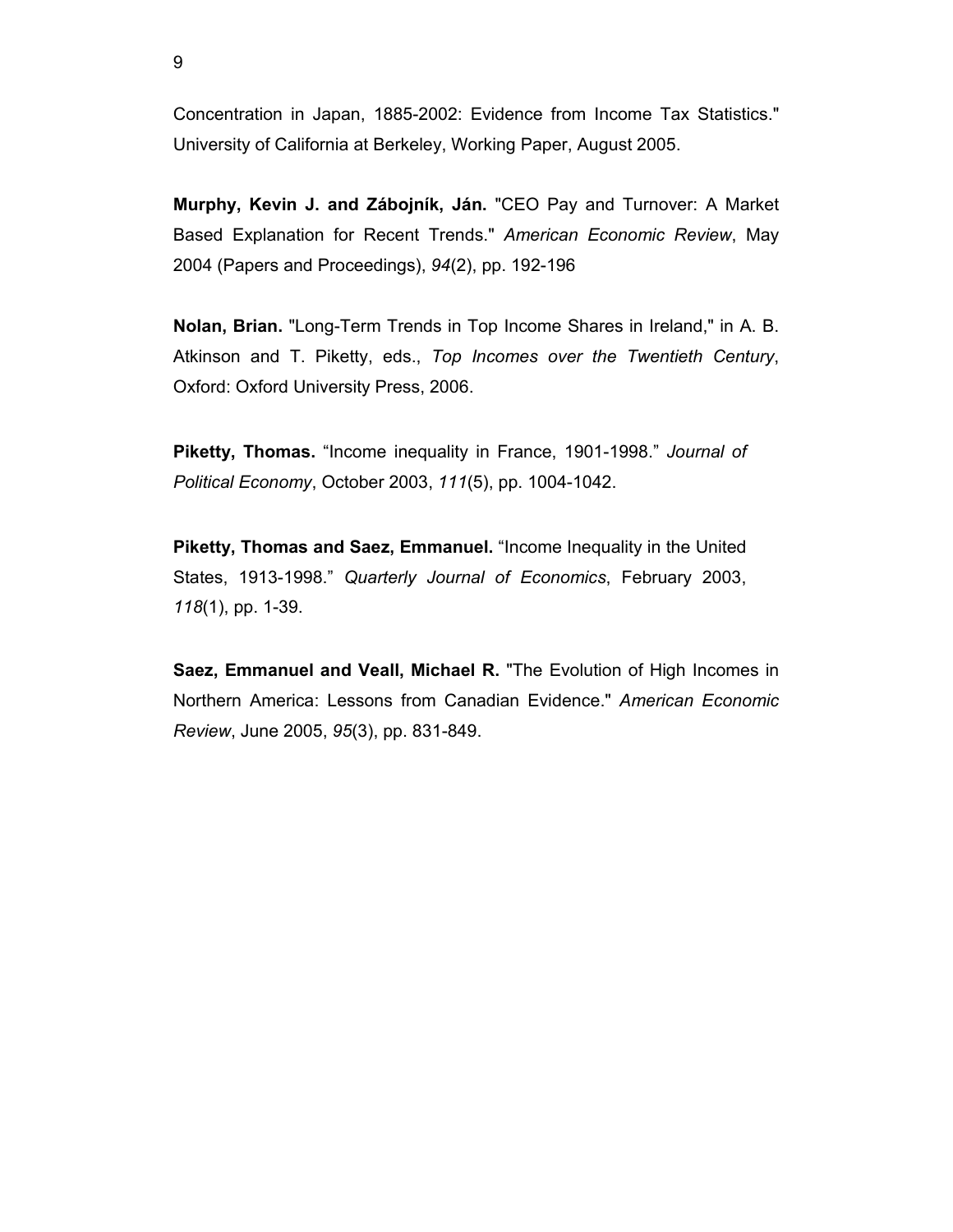The present paper focuses mostly on US findings. The volume edited by Anthony Atkinson and Thomas Piketty (2006) gathers series for France, the United States, the United Kingdom, Canada, Australia, New Zealand, Ireland, Germany, Switzerland, the Netherlands, and India. Since then, preliminary series have been produced for Sweden, Finland, Japan, and Spain.

 $2$  The first economist to use these data sources and methodology in a systematic way was Simon Kuznets (1953), who produced top income shares in the United States for the period 1913-1948. Simon Kuznets (1955) used those series to develop his famous inverted U-shape theory of the evolution of inequality during the process of development.

 $3$  The negative effect of the wars on top incomes can be explained in part by the large tax increases enacted to finance the wars. During both wars, the corporate income tax (as well as the individual income tax) was drastically increased and this reduced mechanically the distributions to stockholders (see our discussion below)

 $4$  The case of Japan is interesting because series start in 1885, at the very beginning of the industrialization of Japan. The series show that income concentration in Japan was high before industrialization began, and did not increase much during the industrialization process from 1885 to 1935.

5 Japan and Germany experienced a dramatic decline in income concentration during WWII. Top income shares did not recover at all in Japan (Chiaki Moriguchi and Emmanuel Saez, 2005) but did so to some extent in Germany (Fabien Dell, 2006). A systematic comparison of tax systems in Japan and Germany in the post-war period could thus be informative.

 $6$  Indeed, in the United States, most of the real compensation increases have been captured by the top decile with really small gains of median wage compensation (Ian Dew-Becker and Robert Gordon, 2005).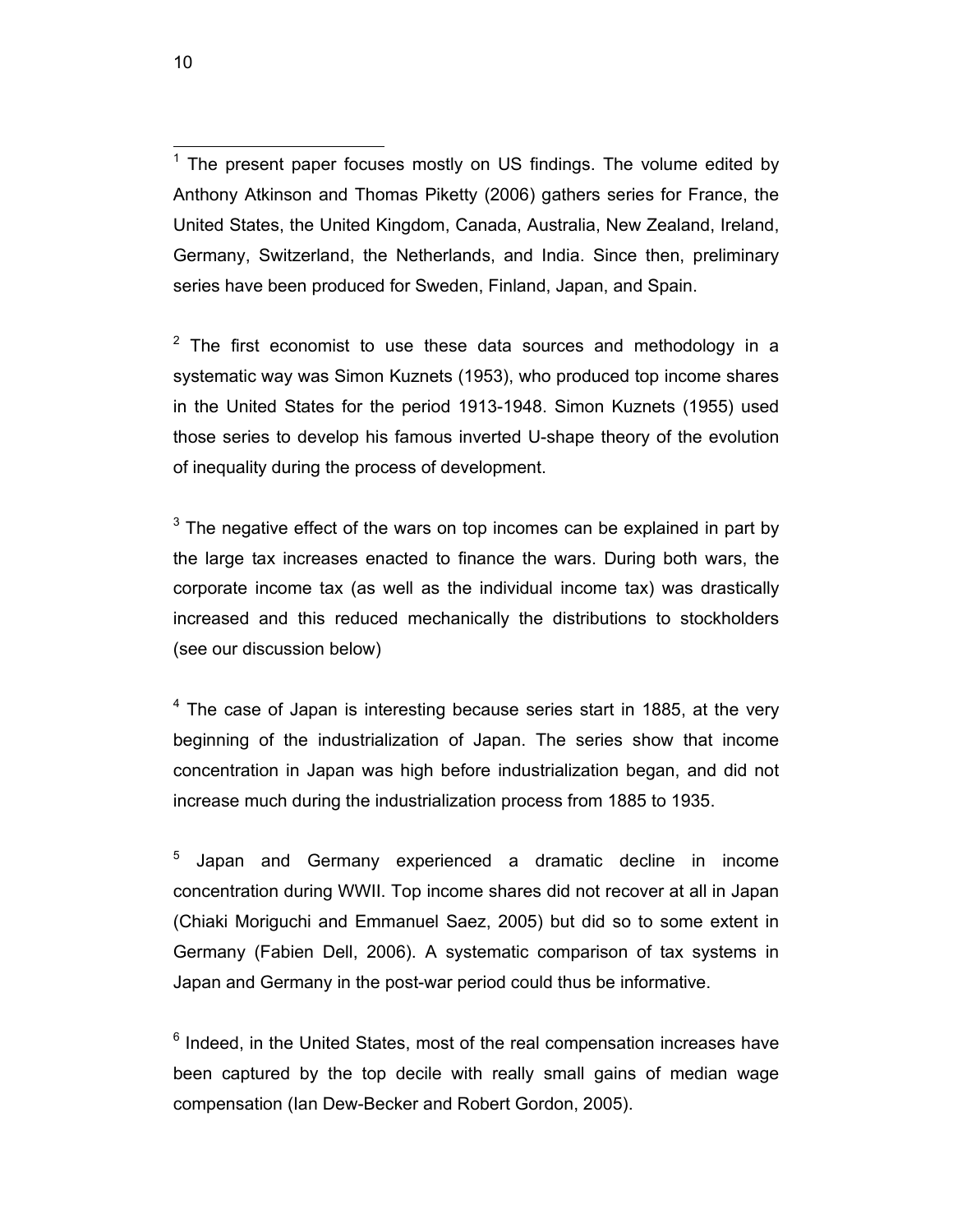

**FIGURE 1.** Top Income Shares in the United States, 1913-2002

Source: Piketty and Saez (2003, 2006)

Note: Income is defined as market income, excludes government transfers and realized capital gains.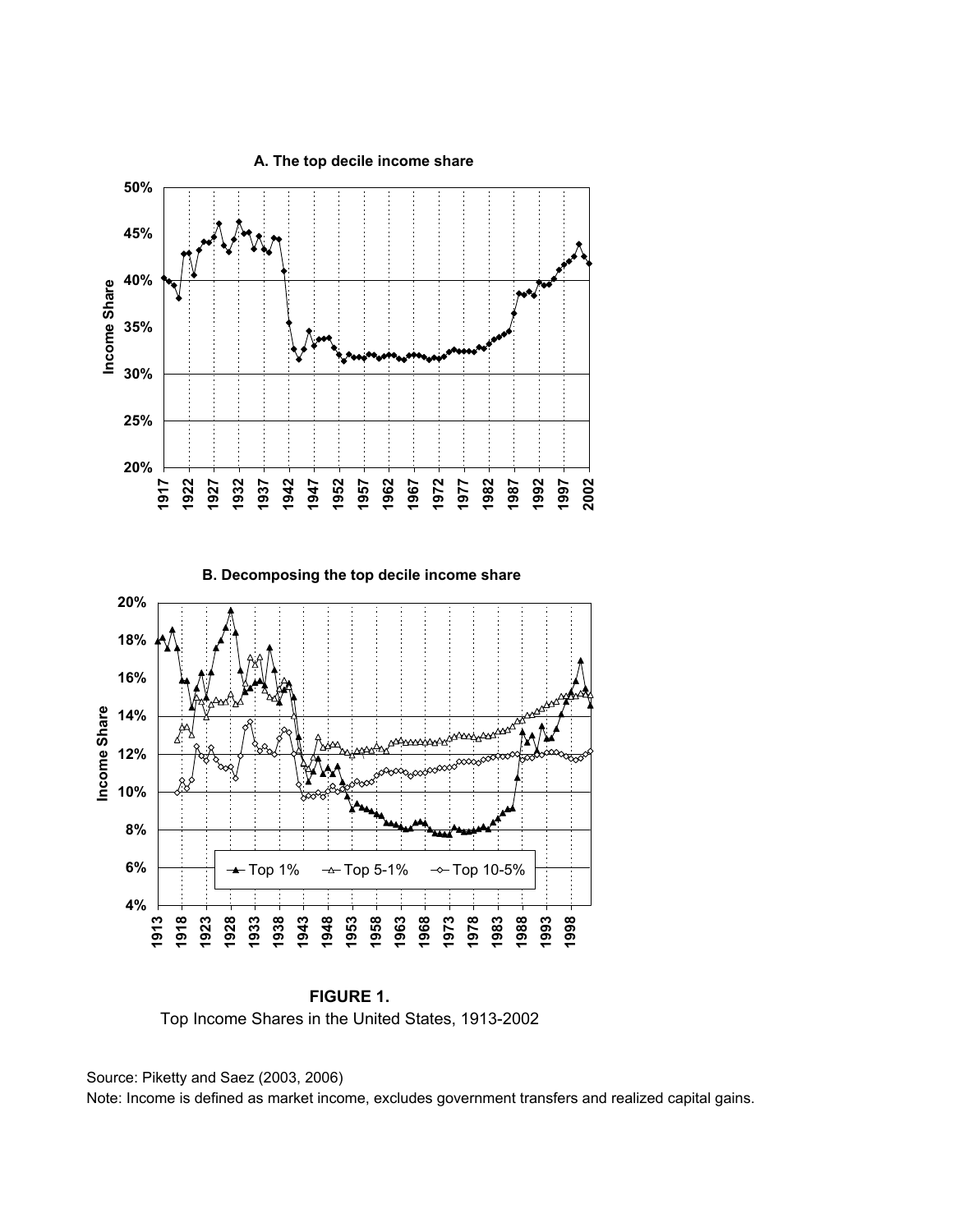



Note: The Figure displays the top 0.01% income share (top curve) and its composition (excluding capital gains). Source: Piketty and Saez (2003, 2006)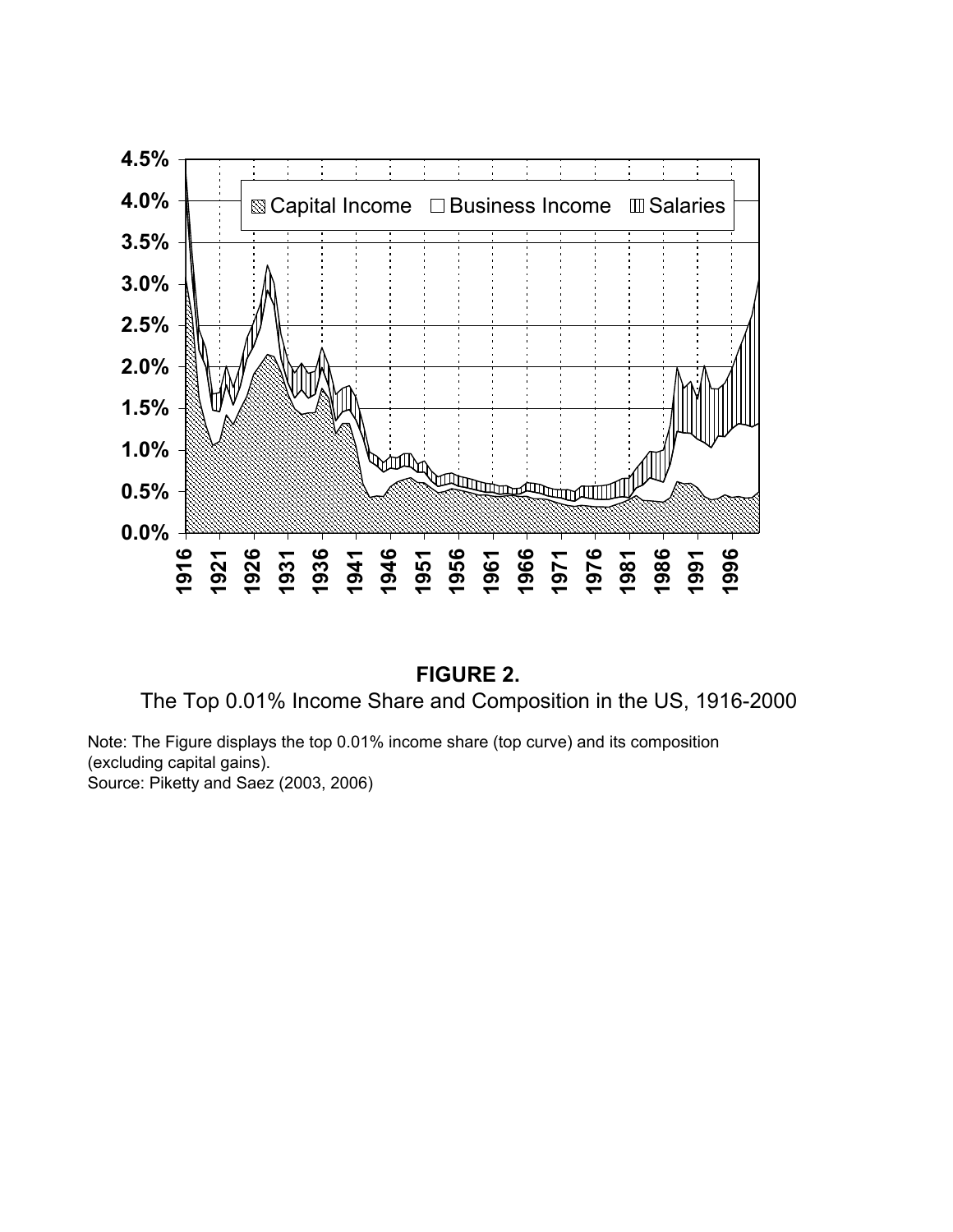

#### **A. Top 0.1% incomne share in English Speaking Countries**



**FIGURE 3.** Top 0.1% Income Shares across Countries

Source: United States, Piketty and Saez (2003, 2006); United Kingdom, Atkinson (2006); Canada, Saez and Veall (2005); France, Piketty (2003); Japan, Moriguchi and Saez (2005).